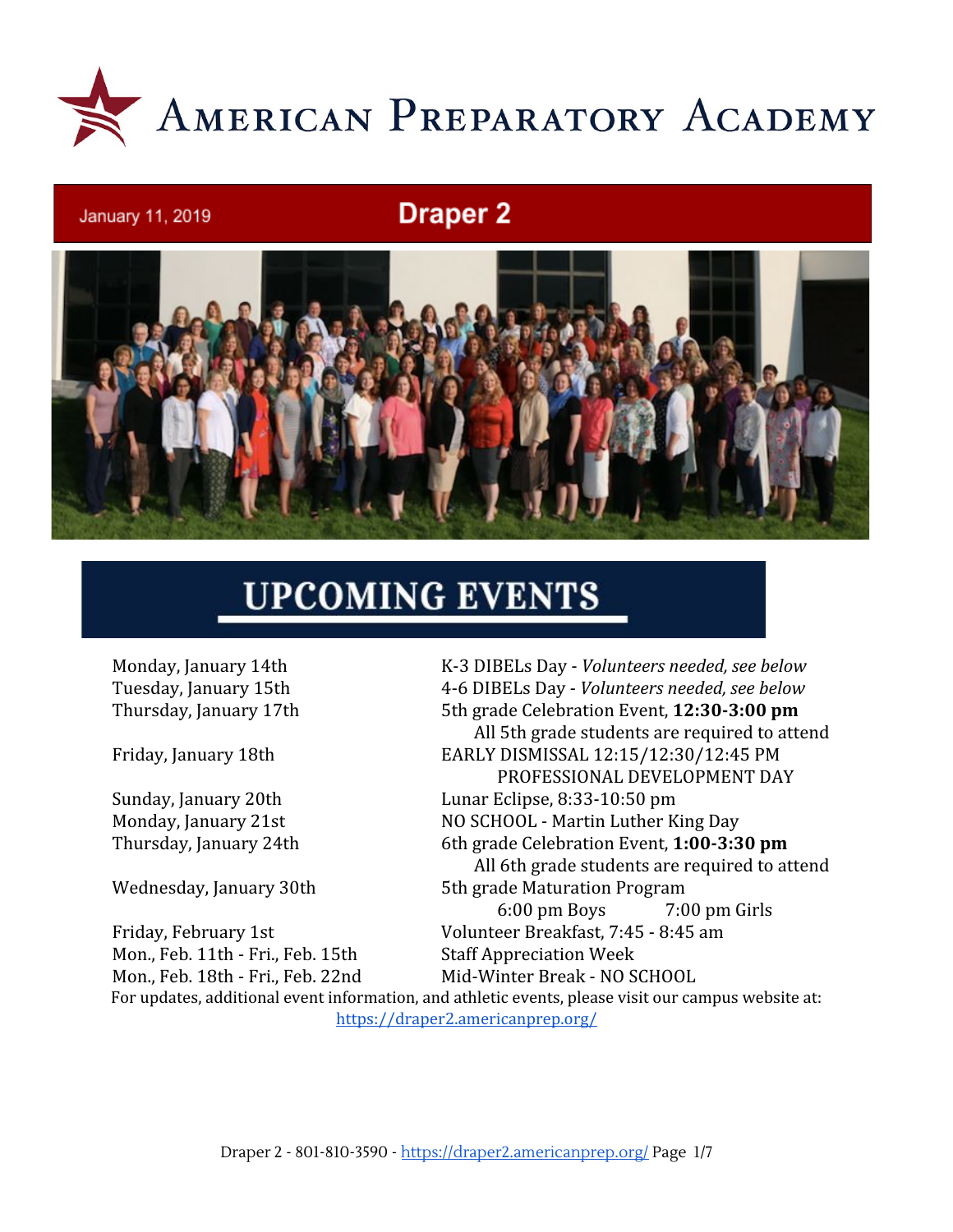

# **From the Directors' Desks**

by Cathie Adamson and Kevin McVicar

**January Builder Theme: I am a builder when I think positive thoughts about myself and others "See the positive side, the potential, and make an effort." ~Dalai Lama**

 Even though I'm a yoga teacher, I still find it's easy to fall prey to negative thinking. Having negative thoughts play out like a movie can only bring you pain, something that I've experienced many times throughout my life.

 Negative thoughts drain you of energy and keep you from being in the present moment. The more you give in to your negative thoughts, the stronger they become. I like the imagery of a small ball rolling along the ground, and as it rolls, it becomes bigger and faster.

That's what one small negative thought can turn into: a huge, speeding ball of ugliness.

 On the contrary, a small positive thought can have the same effect blossoming into a beautiful outcome. When we start to have negative thoughts, it's hard to stop them. And it's much easier said than done to shift your focus to positive thoughts. But it's the only way, especially if you want to avoid going down a path that is painful and unnecessary.

*Credit - Michelle Uy*

### **Transfer Link!!**

It is time for families to request transfers. If you would like to go to another campus, please go to this link to make your request. Transfers will be filled on a first-come, first-served basis. <https://goo.gl/forms/RCInQf8hc7u2HIXx1>

### **Vision Screenings**

We will be conducting vision screenings for all students on February 7,2019 at the D2 Campus. The students will be given a distance vision test to see if they can see at a 20/30 level. If a student fails, you will receive a referral letter with more instructions.

Vision screening is not a substitute for an eye examination by an eye-care specialist, and it is important that your child see an eye-care specialist once a year to evaluate eye health.

If you do not wish your child to participate in the screening program, please pick up an exemption form at the Elementary Office.

We need LOTS of parent volunteers to assist with vision screenings. A short 5-minute training is provided, and this is a great way to get in your volunteer hours! This is not a volunteer opportunity that will work to bring small children.

Please contact Karen Thelin at kthelin@apamail.org or 801-494-7446 with questions or if you are available to volunteer, or sign up on the signupgenius link here<https://www.signupgenius.com/go/70A054DA9AA2BA2FD0-d2vision>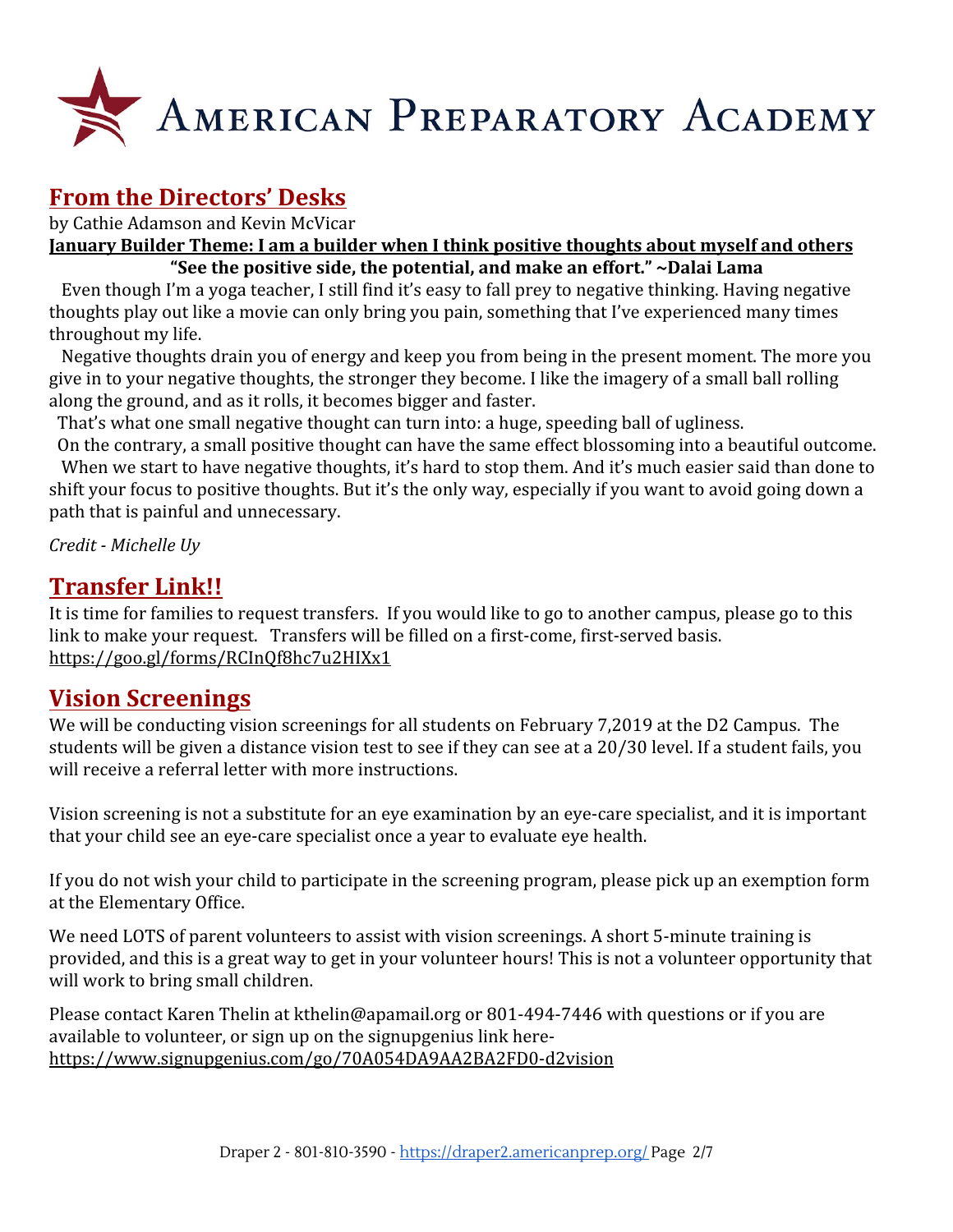

# **\*Family Support Organization - Volunteer Opportunities**

#### By: Nicole Harman

Staff Appreciation is quickly coming up! There are 132 staff members at Draper 2 and we want to give them a week full of yummy food and thank you's. Thank you to everyone who has helped so far by purchasing items for staff appreciation. New items have been added to the signup so please take a look at it again. All items are due by January 28th and can be dropped off at the front office.

#### *Please label them FSO/Staff Appreciation.*

<https://www.signupgenius.com/go/70a0d4ea8ab2fa4fe3-staff1>

 If you own a restaurant or food service, and are willing to donate or if you have any questions , please send us an email. [nharman@apamail.org](mailto:nharman@apamail.org)

We are also in need of help putting the daily thank you's together, decorating our great school and helping with the staff luncheon on February 14th. All of the supplies for the daily thank you's will need to be picked up on Friday, February 1st either between 8:00-9:00 am or 1:30-3:00 pm in the lobby at Draper 2 and returned to the school no later than February 7th.

#### <https://www.signupgenius.com/go/70a0d4ea8ab2fa4fe3-volunteers>

An opportunity to be creative and get volunteer hours... sounds great to me! If that sounds good to you, then please sign up to recognize our staff by helping to decorate the school. If you need ideas, try googling "around the world" teacher appreciation ideas. <https://www.signupgenius.com/go/70a0d4ea8ab2fa4fe3-door>

## **Volunteer Breakfast**

Have you contributed 20 hours to the school already? If so, please come to our Volunteer Breakfast, Friday, Feb. 1st from 7:45-8:45 am to enjoy some breakfast provided by our administrative and FSO staff and get a volunteer lanyard. These volunteer lanyards are a way for us to know and recognize the many parent volunteers that make our school so great! Even if you have not recorded your hours, please come so we can help get your hours recorded and also get your Volunteer Lanyard. We are excited to share these new lanyards with our many parent volunteers.

Have you not yet contributed your volunteer hours and want to know how to get involved with our school? Then please come to our Volunteer Breakfast. There will be breakfast provided by our Administrative and FSO staff and tables where you can find out more about the different volunteer opportunities in the school. Come join us for breakfast, meet other parents and find out ways to become involved!

# **\*How Do I Record My Volunteer Hours?**

\*\*\*\*When you volunteer, please report your hours to the following email address [volunteerdraper2@apamail.org](mailto:volunteerdraper2@apamail.org).

\*\*\*\*If you already have volunteer hours that you have written on the front of your communication envelopes, please take a picture and send the picture to the volunteer email as well,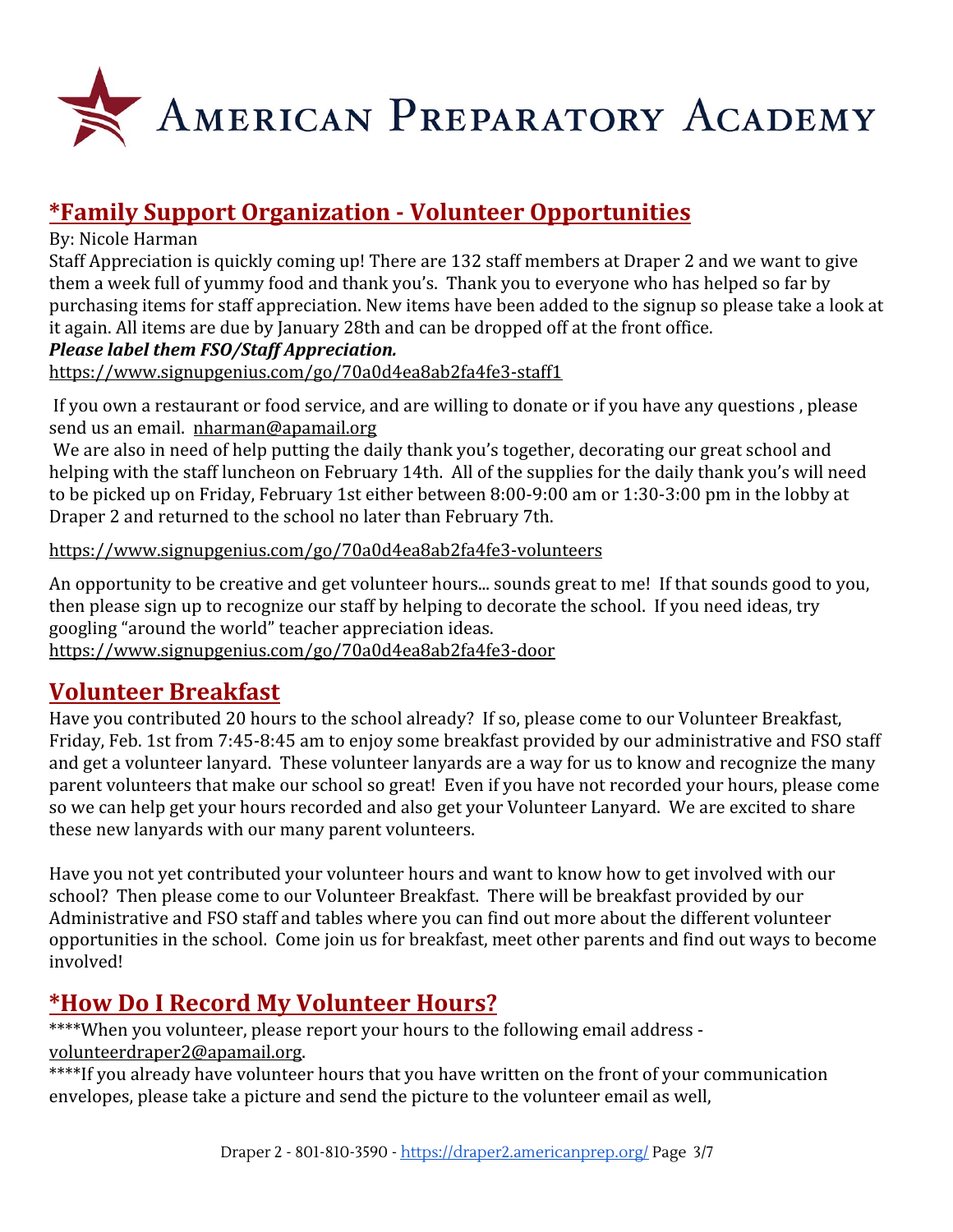

[volunteerdraper2@apamail.org](mailto:volunteerdraper2@apamail.org). You will receive an email back letting you know that your hours have been recorded.

# **\*Communication Envelope**

If you haven't seen your Communication Envelope for awhile, please look around your home, in the car, under couches and chairs to see if you can find it and bring it back to school. We feel it is very important to make sure you are getting ALL of our communications. That is why we are sending it out both in printed and electronic form.

Please help our wonderful newsletter volunteer, Mr. Davis, complete the paper newsletter delivery so much more quickly and easily. Right now he is writing 118 "Oops, you forgot your Communication Envelope" pink forms.

Thank you so much for your time and consideration in this matter.

# **Character Development**

by Mandy Brown **TIME CHANGE FOR OUR EVENTS!!!** *Fifth Grade* NEXT THURSDAY, Jan 17th "Celebrate" **\*\*12:30 to 3:00 p.m. \*\*new pick up time!!!!** Sixth Grade THURSDAY Jan 24th "Celebrate" **\*\*1:00 to 3:30 p.m. \*\*new pick up time!!!**

*If you haven't had a chance to help with our Character Development events yet, please consider coming to help out and see the incredible things your students are learning.*

#### **Sign up to help at our FIFTH GRADE EVENT, January 17th:**

<https://www.signupgenius.com/go/10C0444AFAE29ABFC1-celebrate> **Sign up to help at our SIXTH GRADE EVENT, January 24th:** <https://www.signupgenius.com/go/10C0444AFAE29ABFC1-celebrate1>

# **\*Carpool Corner**

As we start the 2019 calendar year, please continue to observe these important recommendations:

- Please turn right into and out of our driveway during our peak carpool times: 7:30-8:00 am and 3:00-4:00 pm (M, Tu, Fri)/2:00-3:00 pm (Wed, Thurs). When turning right out of our property, you are allowed to use the far right lane to merge onto Lone Peak Parkway and then merge into south- bound traffic after the light.
- Please always loop around the soccer field during peak carpool times; avoid the temptation to use any shortcuts. These create dangerous situations.
- After picking up your students from the curb, please form two exit lines in our parking lot and then zipper merge once when pulling into our driveway and then again right before exiting.
- Please do not arrive until your pick-up time starts, otherwise you will be in the way of parents from the earlier pick up time trying to get their students.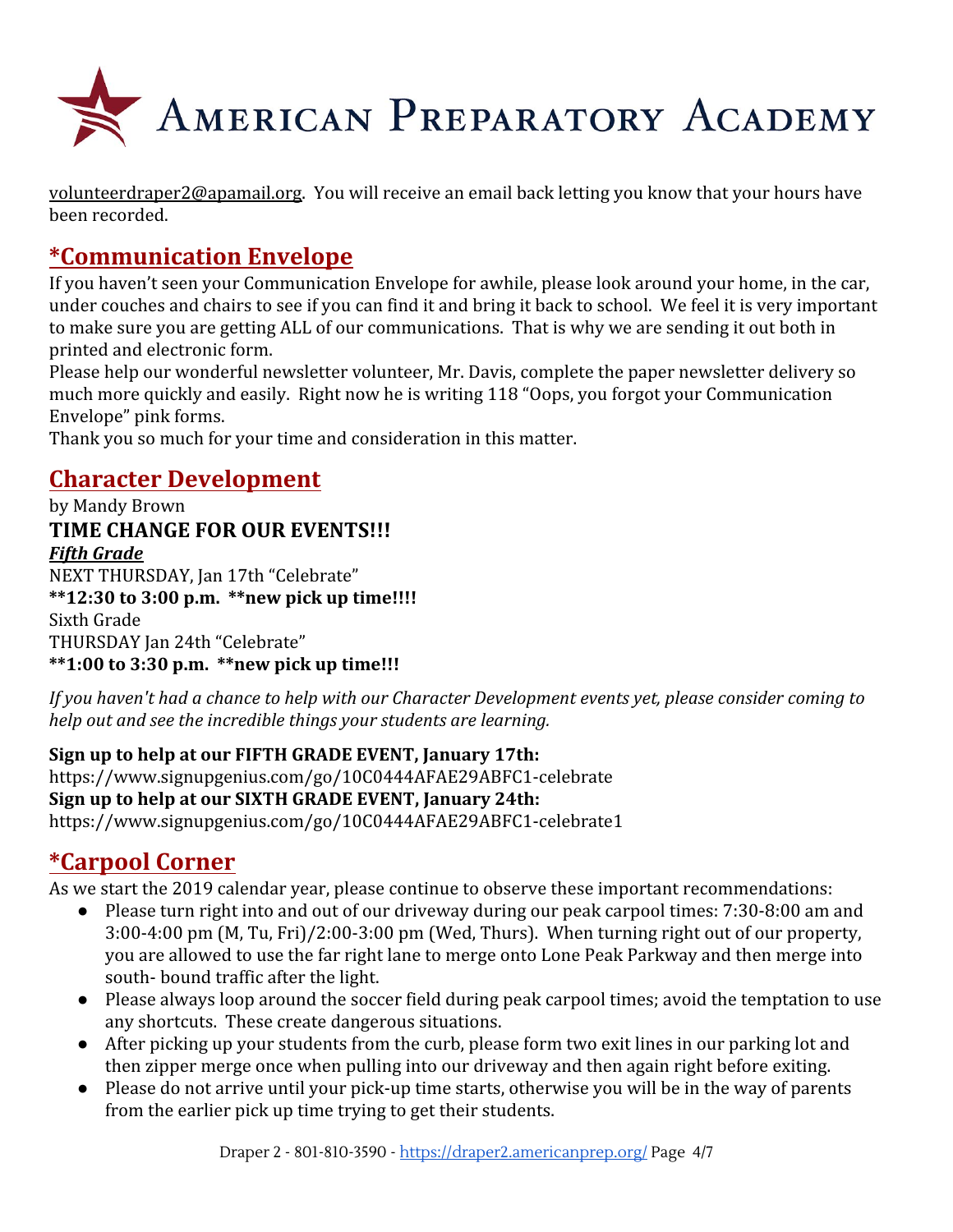

● Please do not use your cell phones when driving through our carpool system.

#### **\*After School Activities**

These are our currently scheduled after-school activities and the start dates. Information about each of these programs can be found in the flyers on our web-site and the attached links:

#### *Mondays:*

Chess Club, **Starts on Jan. 14th** K-6 3:30-4:30 pm We are still in need of parent volunteers. Please contact Mr. McVicar <mailto:kmcvicar@apamail.org>

#### *Tuesdays:*

Play Well Lego STEM Classes, **Starts on Jan. 23** K-1 Intro. 3:30-5:00 pm <https://play-well-registration.com/registration/new/73910> 2-5 Challenge 3:30-5:00 pm <https://play-well-registration.com/registration/new/73911>

#### *Wednesdays:*

Learning through Robotics, **Starts on Jan. 9th** 1-2 2:30-3:30 pm <http://www.roboticstem.com/sign-up/> Art Haven, **Starts Jan. 23rd** K-6 2:30-4:00 pm <https://campscui.active.com/orgs/ArtHaven#/selectSessions/2520008/filter/session=40495808> *Thursdays:* Super Science Club, **Starts on Jan. 9th**  $2-6$  2:30-3:30 pm [simplysuperscience@gmail.com](mailto:simplysuperscience@gmail.com) Learning Through Robotics, **Starts on Jan. 9th** 3-6 2:30-3:30 pm [http://www.roboticstem.com/sign-up](http://www.roboticstem.com/sign-up/)

#### **\*Super Science**

Looking for a spectacular after-school activity for your kids to explore and enjoy science? Look no further! SUPER SCIENCE is here! We will do fabulous physics experiments that unlock your child's inner scientist! An introductory session will be held Thursday, Jan. 10, 2019. Meet your happy scientist and get a taste for what we will be doing!

- Winter Session begins January 17, 2019
- Grades  $2-5$
- 8 weeks; 1 hour each week
- The cost is \$95
- 20 students per session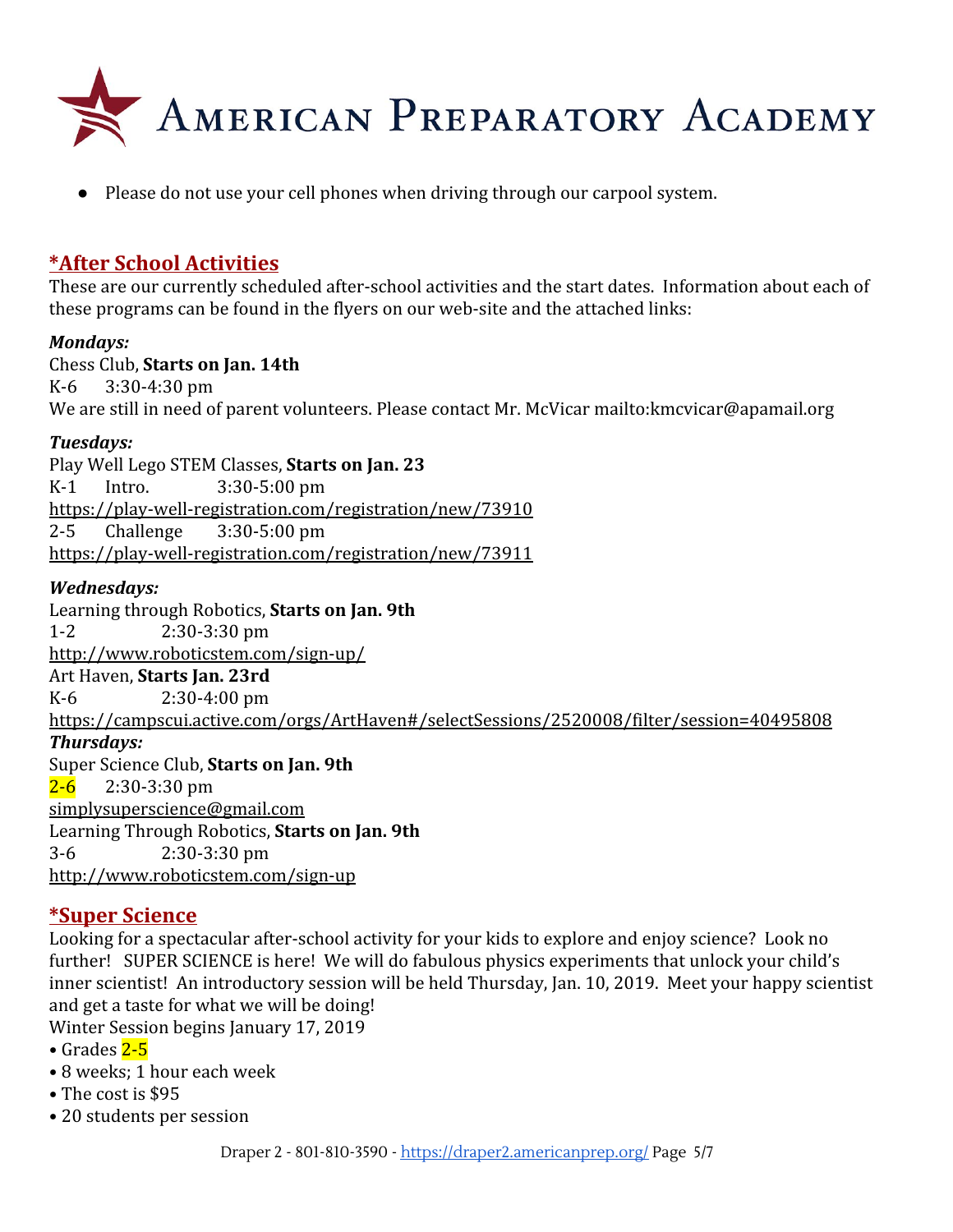

- Classes begin Thursday, Jan. 17<sup>th</sup> and end March 14th; 2:30-3:30 pm
- No classes February 21 (school break)

Email Tori for more information or to sign up: [simplysuperscience@gmail.com](mailto:simplysuperscience@gmail.com)

#### **Lunar Eclipse-Sunday, January 20th**

We are less than 2 weeks away from a total lunar eclipse! And it isn't in the wee hours of the morning, but it is a little late!!! Unlike a solar eclipse, you don't need anything special to view a lunar eclipse . . . just clear skies and your eyeballs!! You may want to bundle up, depending on where you are. :)

The eclipse starts at 8:33 pm MST with barely anything noticeable as the moon begins its journey into Earth's shadow. The total phase starts at 9:41 pm and ends at 10:43 pm MST. During the total phase is when people can often see an orange or reddish tinge to the moon, which some refer to as a "blood moon." The coloring has to do with the light from the sun being refracted through the atmosphere. Only the red wavelengths make it, which gives the moon the reddish coloring. The entire duration of the eclipse will be visible!!

The LUNAR ECLIPSE January 20, 2019 Starts: 8:33 pm MST Totality: 9:41 pm MST Totality Ends: 10:43 pm MST Partial Eclipse Ends: 11:50 pm (these times are for everyone located in the entire time zone)

Cross your fingers for clear skies!!!

## **\*Girls on the Run-Coach Needed!!**

We still need one more Coach to hold the girls on the Run program at Draper 2. If you are interested, please contact Molly Jorgensen [mollyjorgy@marykay.com](mailto:mollyjorgy@marykay.com) or 801-793-8179. We are looking for either a staff member or a parent to help with this amazing program.

#### **\*Carpool Volunteer link (if you'd like to help it run as smooth as silk!) [https://www.signupgenius.com/go/20F0A45AEA828AAFC1-carpool](https://www.signupgenius.com/go/20F0A45AEA828AAFC1-carpool1)1**

#### **Love And Logic -**

#### **Why Gaining Respect Requires Limits**

 Many parents and educators struggle with feeling disrespected by their kids or students. Does this resonate with you? Do you ever find yourself thinking, "Why does this kid think it's okay to treat me like this?" or "I go out of my way to treat these kids well. Why do they act like I'm stupid?"

 Disrespectful behavior (eye-rolling, arguing, defiance, lying, etc.) is often a form of limit testing, which is a young person's way of asking this important question: "Do you love me enough to provide the caring boundaries required to keep me safe from myself?" When limits over respect are inconsistent or weak, disrespectful behavior increases. The child's self-concept suffers, and they lack the modeling required to learn how to set limits with their peers.

**The ability to say "no" to peers starts with experiencing "no" from one's parents.**